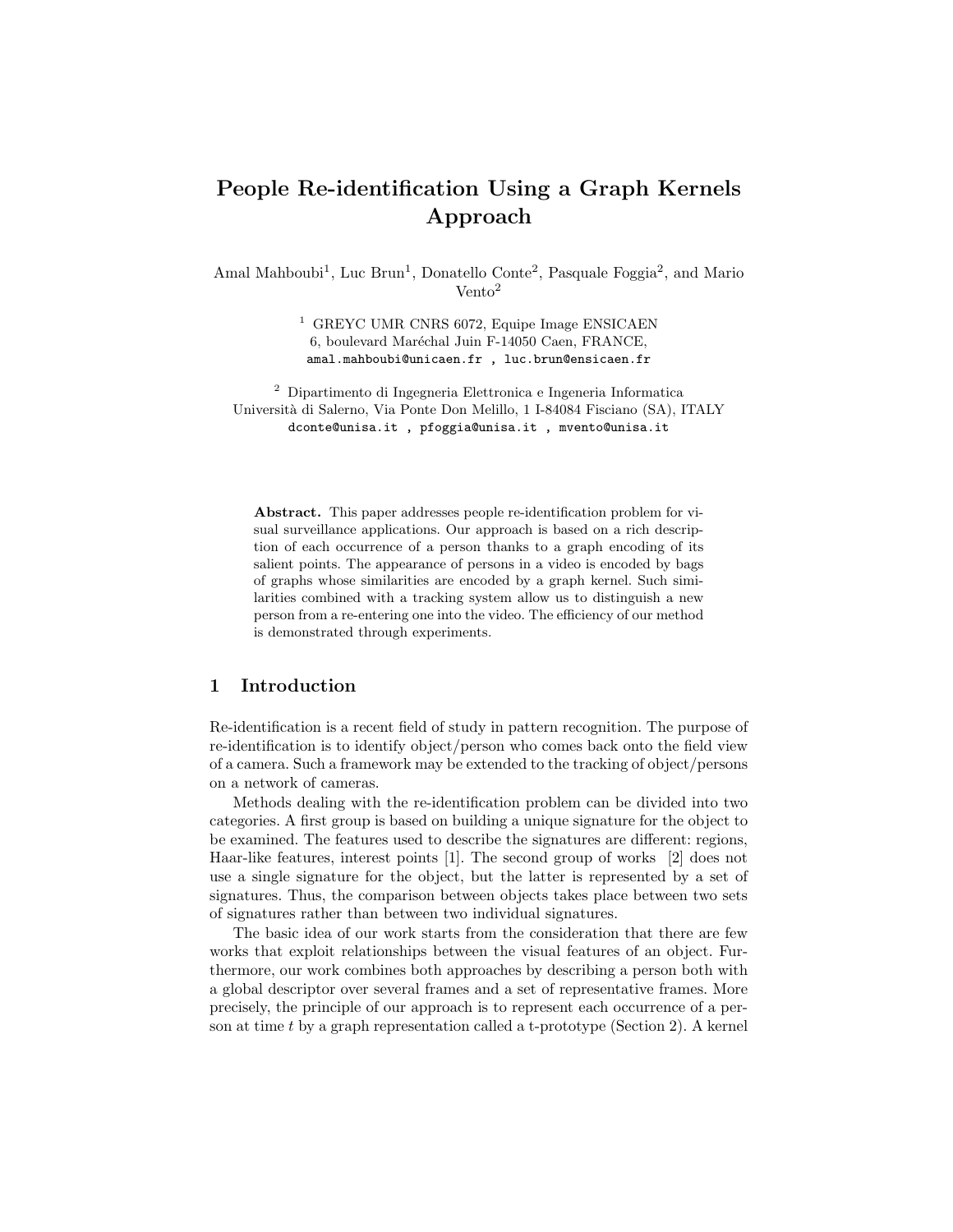between t-prototypes (Section 3) is proposed in order to encode the similarity between two persons based on their appearance on a single frame.

The design of the proposed kernel in Section 3 is based on a previous kernel [4] devoted to image indexation. However, within our framework a person is not characterized by a single image but by a sequences of images encoding its appearance along several frames. This new proposal is described in section 4 and 5. The global appearance of a person over a video, is described by a bag of tprototypes (Section 4) and global features of the bag computed on representative t-prototypes. The temporal window over which is build a bag of t-prototypes is called the history tracking window (HTW). Kernels between bags of t-prototypes are proposed in Section 4.1 in order to measure the similarity of two persons on several frames. Such kernels are used within our tracking system (Section 5) in order to determine if an entering person is a new person or a re-entering one. The efficiency of the proposed approach is evaluated through experimental results in section 6.

## 2 T-prototype construction

The first step of our method consists to separate subjects from the background. To that end, we use binary object masks [3] defined by a foreground detection with shadow removals. Each moving person within a frame is thus associated to a mask that we characterize using SIFT key point detectors. Such key points provide a fine local characterization of the image inside the mask which is robust against usual image transformations such as scales and rotations. Each key-point is represented by its  $x$  and  $y$  coordinates, scale, orientation and 128 numbers (the descriptors) per color channel. In order to contextualize the information encoded by SIFT points we encode them by a mutual k nearest neighbor graph  $G = (V, E, w)$  where V corresponds to the set of SIFT points, E to the set of edges and  $w$  is a weight function defined over  $V$  and defined as the scale of appearance of the corresponding vertex. The set of edges  $E$  is defined from the key point coordinates x and y: one edge  $(v, v')$  belongs to E if v belongs to the  $k$  nearest neighbors of  $v'$  while  $v'$  belongs to the k nearest neighbors of  $v$ . The degree of each vertex is thus bounded by  $k$ . For a given vertex  $u$ , we take into account the local arrangement of its incident vertices by explicitly encoding the sequence of its neighbors encountered when turning counterclockwise around it. This neighborhood  $\mathcal{N}(u) = (u_1, ..., u_n)$  is thus defined as an ordered set of vertices. The first vertex of this sequence  $u_1$  is arbitrary chosen as the upper right vertex. The set  $\{\mathcal{N}(u)\}_{u\in V}$  is called the bag of oriented neighborhoods  $(BON)$ . The node  $u$  is called the central node.

## 3 Kernel between t-prototypes

Our kernel between t-prototypes is based on a previous contribution [4] within the image indexation framework. This kernel is based on the description of each graph by a finite bag of patterns. Such an approach consists to: i) define the bag of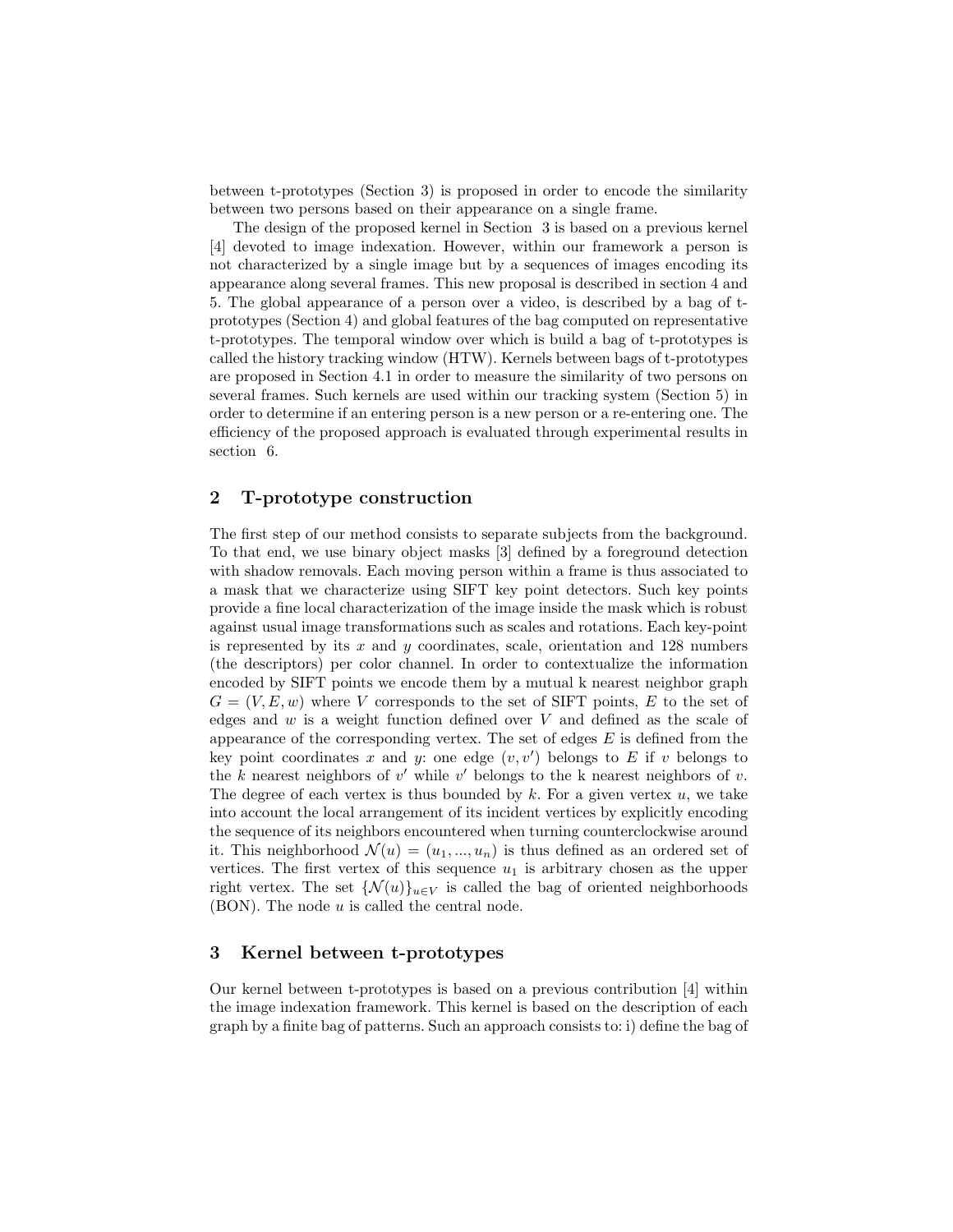patterns from each graph, ii) define a minor kernel between patterns, iii) convolve minor kernels into a major one in order to encode the similarity between bags. SIFT points being local detectors, we consider that the more relevant information of a t-prototype corresponds to the local oriented neighborhood of its vertices. We thus define the bag of patterns of a t-prototype as its BON (section 2). The minor kernel between oriented neighborhoods is defined as follows:

$$
K_{seq}(u,v) = \begin{cases} 0 & if \left| \mathcal{N}(u) \right| \neq \left| \mathcal{N}(v) \right| \\ \prod_{i=1}^{|\mathcal{N}(u)|} K_g(u_i, v_i) \, otherwise \end{cases} \tag{1}
$$

where  $K_q(u, v)$  is a RBF kernel between features of input vertices defined by a tuning parameter  $\sigma$  and the Euclidean distance  $d(.,.)$  between feature values:  $K_g(x, y) = e^{-\frac{d(\mu(x), \mu(y))}{\sigma}}$ .

Note that  $K_{seq}(.,.)$  corresponds to a tensor product kernel and is hence definite positive. However, due to acquisition noise or small changes between two images, some SIFT points may be added or removed within the neighborhood of some vertices. Such an alteration of the neighborhood's cardinal may drastically change the similarity between key points. Indeed, according to equation (1), two points with a different neighborhood's cardinal have a similarity equal to 0. Equation (1) induces thus an important sensibility to noise. In order to overcome this drawback, we introduce a rewriting rule on oriented neighborhoods. Given a vertex v, the rewriting of its oriented neighborhood denoted  $\kappa(v)$  is defined as:  $\kappa(v) = (v_1, ..., \hat{v_i}, ..., v_{l_v})$  where  $\hat{v_i} = argmin_{j \in \{1, ..., l_v\}} w(v_j)$  is the neighbor of v with lowest weight.

This rewriting is iterated leading to a sequence of oriented neighborhoods  $(\kappa^i(v))_{i\in\{0,\ldots,D_v\}}$ , where  $D_v$  denotes the maximal number of rewritings. The cost of each rewriting is measured by the cumulative weight function  $CW$  defined by:

$$
\begin{cases}\nCW(v) &= 0\\ \nCW(\kappa^i(v)) = w(v_i) + CW(\kappa^{i-1}(v))\n\end{cases} \tag{2}
$$

where  $v_i$  is the vertex removed between  $\kappa^{i-1}(v)$  and  $\kappa^i(v)$ .

Kernel between oriented neighborhoods: Our kernel between two oriented neighborhoods is defined as a convolution kernel between the sequence of rewritings of each neighborhood, each rewriting being weighted by its cumulative cost:

$$
K_{rewriting}(u,v) = \sum_{i=1}^{D_v} \sum_{j=1}^{D_u} K_W(\kappa^i(u), \kappa^j(v)) * K_{seq}(\kappa^i(u), \kappa^j(v))
$$
(3)

where kernel  $K_W$  penalizes costly rewritings corresponding to the removal of important key-points. Such a kernel is defined as follows:

$$
K_W(\kappa^i(u), \kappa^j(v)) = e^{-\frac{CW(\kappa^i(u)) + CW(\kappa^j(v))}{\sigma'}} \text{ where } \sigma' \text{ is a tuning variable. } (4)
$$

The number of rewritings  $(D_v)$  for each vertex v corresponds to a compromise between an over simplification of its oriented neighborhood (large  $D_v$ ) and the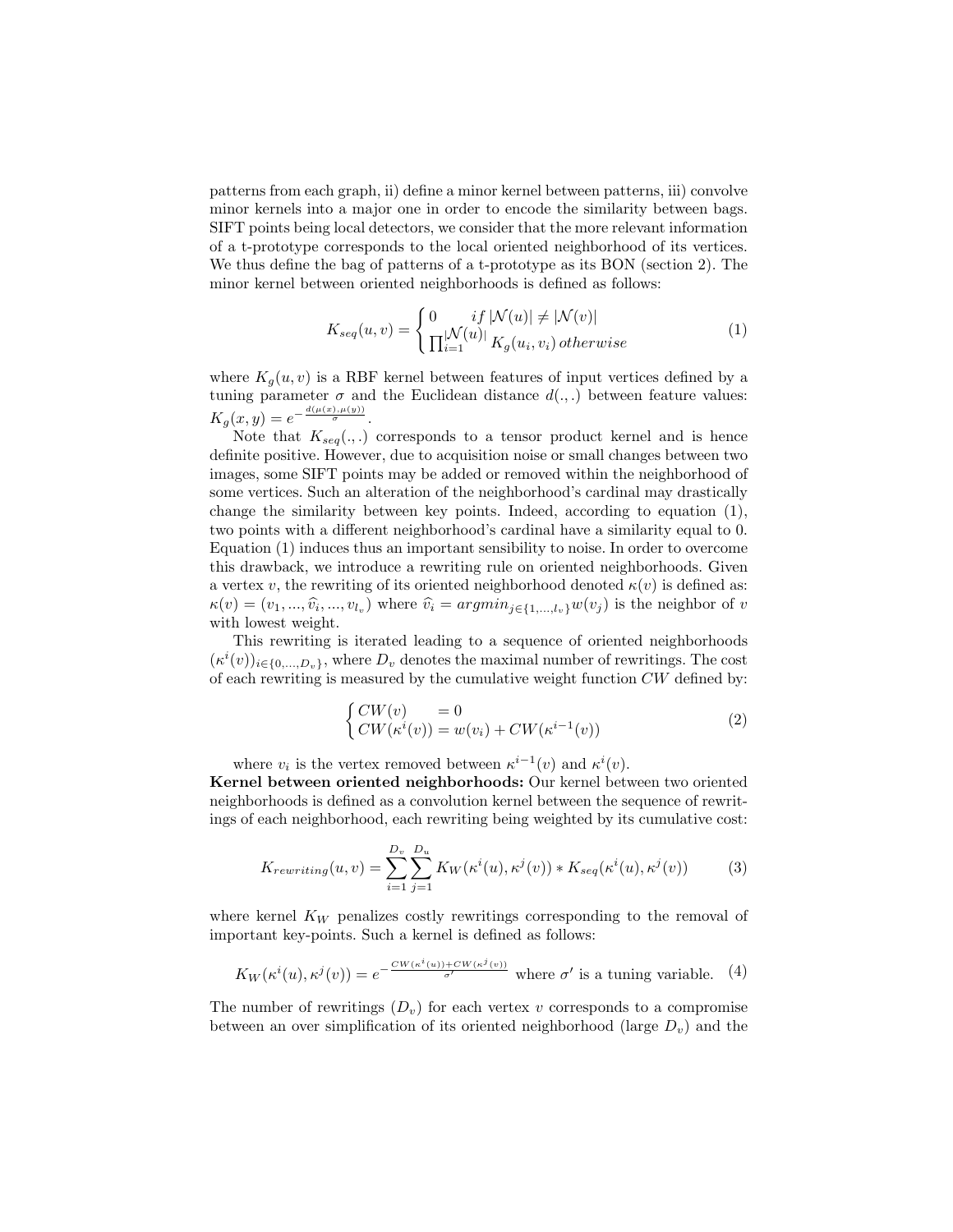corruption of equation 3 by non relevant vertices which may appear in only one of two similar oriented neighborhoods. This number has been empirically set to half the cardinal of v's neighborhood  $[4]$ .

Graph Kernel: Taking into account central nodes, our final kernel between two vertices u and v is defined as follows:  $K(u, v) = K_q(u, v)K_{rewriting}(u, v)$ 

Our final kernel between two graphs is defined as a convolution kernel between both BONs:

$$
K_{graph}(G_1, G_2) = \sum_{u \in V_1} \sum_{v \in V_2} \varphi(u)\varphi(v)K(u, v)
$$
\n
$$
\tag{5}
$$

The weighting function  $\varphi$  encodes the relevance of each vertex and is defined as an increasing function of the weight:  $\varphi(u) = e^{-\frac{1}{\sigma'(1+w(u))}}$ 

## 4 People description

The identification of a person by a single t-prototype is subject to errors due to slight changes of the pose or some errors on the location of SIFT points. Assuming that the appearance of a person remains stable on a set of successive frames, we describe a person at instant  $t$  by the set of its t-prototypes computed on its HTW window. The description of a person, by a set of t-prototypes provides an implicit definition of the mean appearance of this person over HTW. Let  $\mathcal H$ denotes the Hilbert space defined by  $K_{graph}$  (equation 5). In order to get an explicit representation of this mean appearance, we first use  $K_{graph}$  to project the mapping of all t-prototypes onto the unit-sphere of  $\mathcal{H}$  xxxx. This operation is performed by normalizing our kernel [5]. Following [5], we then apply a one class  $\nu$ -SVM on each set of t-prototypes describing a person. From a geometrical point of view, this operation is equivalent to model the set of projected t-prototypes by a spherical cap defined by a weight vector w and an offset  $\rho$  both provided by the  $\nu$ -SVM algorithm. These two parameters define the hyper plane whose intersection with the unit sphere defines the spherical cap. T-prototypes whose projection on the unit sphere lies outside the spherical cap are considered as outliers. Each person is thus encoded by a triplet  $(w, \rho, S)$  where S corresponds to the set of t-prototypes and  $(w, \rho)$  are defined from a one class  $\nu$ -SVM. The parameter  $w$  indicates the center of the spherical cap and may be intuitively understand xxxxx as the vector encoding the mean appearance of a person over its HTW window. The parameter  $\rho$  influence the radius of the spherical cap and may be understand as the extend of the set of representatives t-prototypes in S.

#### 4.1 People's Kernel

Let  $P_A = (w_A, \rho_A, S_A)$  and  $P_B = (w_B, \rho_B, S_B)$  denote two triplets encoding two persons  $A$  and  $B$ . The distance between  $A$  and  $B$  is defined from the angle between vectors  $w_A$  and  $w_B$  defined by [5] as follows:  $d_{sphere}(w_A, w_B)$  =  $\mathit{arccos}\left(\frac{w_A^TK_{A,B}w_B}{\|w_A\|\|w_B\|}\right)$ ) where  $||w_A||$  and  $||w_B||$  denote the norms of  $w_A$  and  $w_B$  in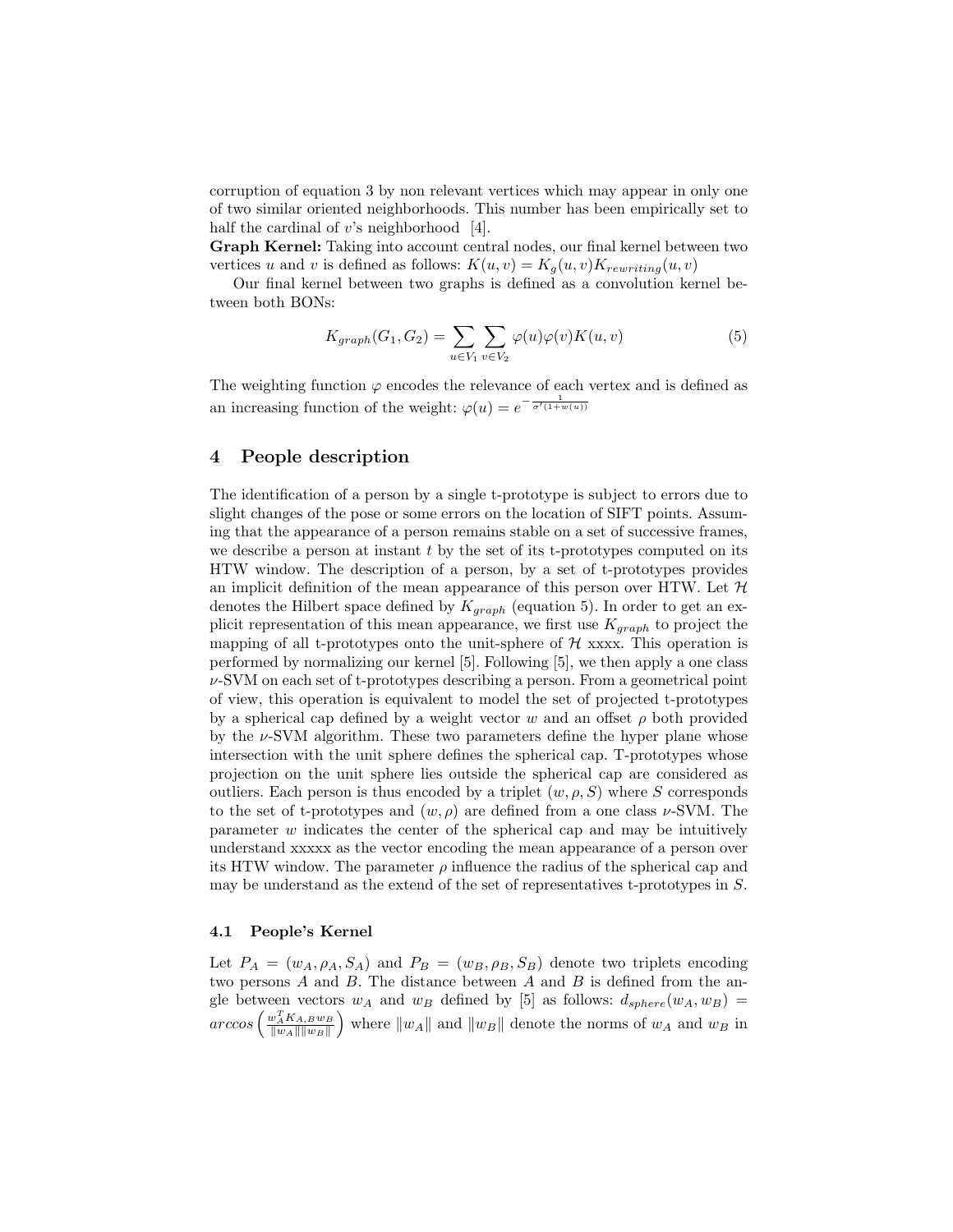

Fig. 1. System tracking diagram

H and  $K_{A,B}$  is a  $|S_A|\times|S_B|$  matrix defined by  $K_{A,B} = (K_{norm}(t,t'))_{(t,t')\in S_A\times S_B}$ , where  $K_{norm}$  denotes our normalized kernel. Based on  $d_{sphere}$ , the kernel between A and B is defined as the following product of RBF kernels:

$$
K_{change}(P_A, P_B) = e^{\frac{-d_{sphere}^2(w_A, w_B)}{2\sigma_{moy}^2}} e^{\frac{-(\rho_A - \rho_B)^2}{2\sigma_{origin}^2}} \tag{6}
$$

Where  $\sigma_{moy}$  and  $\sigma_{origin}$  are tuning variables.

## 5 Tracking system

The architecture diagram of our tracking algorithm is shown in Figure 1. This algorithm uses four labels 'new', 'get out', 'unknown' and 'get back' with the following meaning: new refers to an object classified as new, *get-out* represents an object leaving the scene, unknown describes a query object (an object recently appeared, not yet classified) and get-back refers to an object classified as an xxxxx.

All masks detected in the first frame of a video are considered as new persons. Then a mask detected in frame  $t+1$  is considered as matched if there is a sufficient overlap between its bounding box and a single mask's bounding box defined in frame  $t$ . In this case, the mask is affected to the same person than in frame  $t$ and its graph of SIFT points is added to the sliding HTW window containing the last graphs of this person. If one mask defined at frame  $t$  does not have any successor in frame  $t + 1$ , the associated person is marked as get out and its triplet  $P = (w, \rho, S)$  (Section 4) computed over the last |HTW| frames is stored in an output object data base model noted  $DB_S$ . In the case of a person corresponding to an unmatched mask in frame  $t + 1$ , the unmatched person is initially labeled as 'get in'. When a 'get in' person is detected, if there is no 'get out' persons we classify this 'get in' person immediately as new. This 'get in' person is then tracked along the video using the previously described protocol. On the other hand, if there is at least one 'get out' person we should delay the identification of this 'get in' person which is thus labeled as 'unknown'. This 'unknown' person is then tracked on  $|HTW|$  frames in order to obtain its description by a triplet  $(w, \rho, S)$ . Using this description we compute the value of kernel  $K_{change}$  (equation 6) between this unknown person and all get out persons contained in our database. Similarities between the unknown person and get out ones are sorted in decreasing order so that the first get out person of this list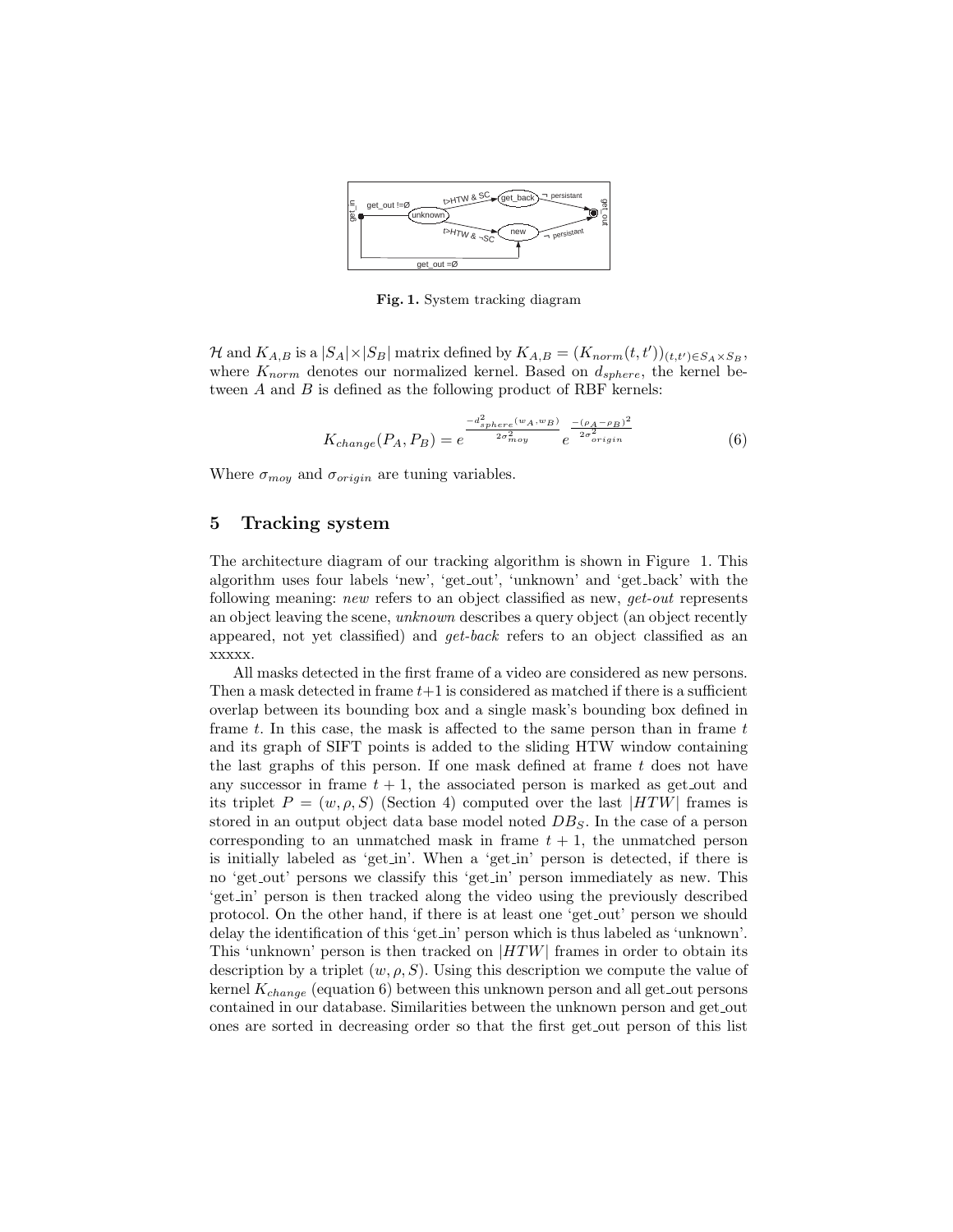corresponds to the best candidate for a re identification. Our criterion to map an unknown person to a get out one, and thus to classify it as get back is based both on a threshold of the maximum similarity values  $max_{ker}$  and a threshold on the standard deviations  $\sigma_{\text{ker}}$  of the list of similarities. This criterion called, SC is defined as  $max_{ker} > th_1$  and  $\sigma_{Ker} > th_2$ , where  $th_1$  and  $th_2$  are experimentally fixed thresholds. Note that, SC is reduced to a fixed threshold on  $max_{ker}$  when the set of get out persons is reduced to two elements. An unknown person whose SC criterion is false is labeled as a new person. Both new and get back persons are tracked between frames until they get out from the video and reach the get out state (Figure 1).

Classically, any tracking algorithm has to deal with many difficulties such as occlusions. The type of occlusions examined in this paper is limited to the case where bounding boxes overlap. An occlusion is detected when the spatial overlap between two bounding boxes is greater than an experimentally fixed threshold while each individual box remains detected. If for a given object an occlusion is detected, the description of this object is compromised. Thus a compromised object is only tracked and its triplet  $(w, \rho, S)$  is neither updated nor stored in  $DB_S$ . At identification time, the model of the unknown person is matched against each get-out person from  $DB<sub>S</sub>$ .

## 6 Experiments

The proposed algorithm has been tested on  $v01$ ,  $v05$ ,  $v04$  and  $v06$  video sequences of the PETS'09 S2L1 [6] dataset. Each sequence contains multiple persons. To compare our framework with previous work, we use the well-known metrics Sequence Frame Detection Accuracy (SFDA), Multiple Object Detection Accuracy (MODA) and Multiple Object Tracking Accuracy (MOTA) described in [8]. Note that such a measure does not allow to take into account the fact that the identification of a person may be delayed. Since our method identifies a person only after HTW frames, we decided not to take into account persons with an unknown status in the MODA and MOTA measures until these persons are identified as get back or new (Figure 1 and Section 5).

In our first experiment we have evaluated how different values of the length of HTW may affect the re-identification accuracy. The obtained results show that, v01, v05 and v06 perform at peak efficiency for HTW=35. V04 attains its optimum at HTW=20.

To validate our method of re-identification we used the Cumulative Matching Characteristic (CMC) curves. The CMC curve represents the percentage of times the correct identity match is found in the first  $n$  matches. Figure 2 shows the CMC curves for the two views. We can see that the performance of v01 is much better than that of v05, v06 and v04. We attribute this to the high detection accuracy in v01.

In a second experiment we show the improvement of the proposed kernels with respect to a histogram approach. The used design of the histogram approach is as follows: color histograms are computed on HTW frames for both the query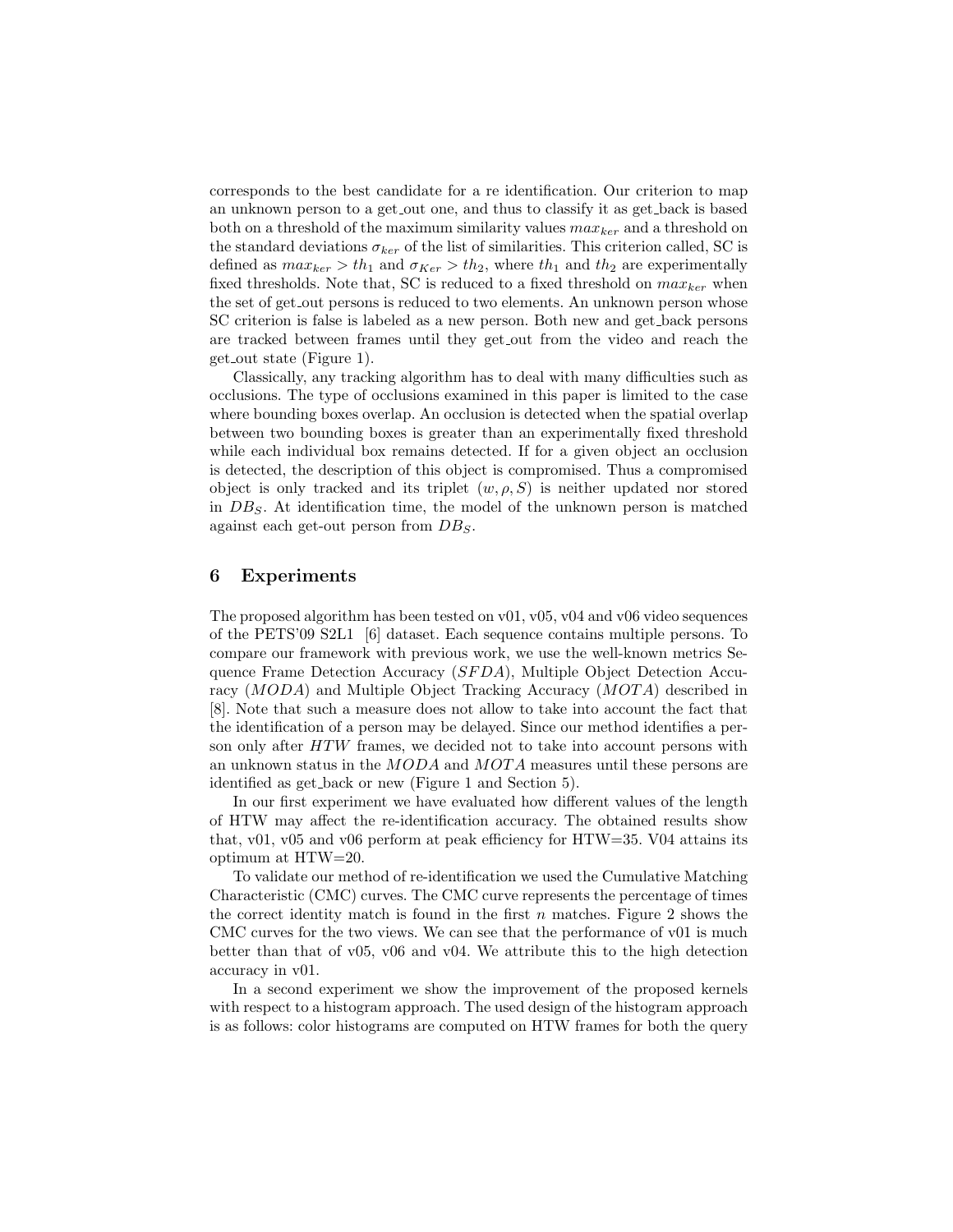object and each get out persons contained in  $DB_S$ . Then, we try to map the query object with one of the get out objects already stored in  $DB_S$  using EMD distance [?] between histograms. If a map is found, the query object has the label of the mapped get out object and we update  $DB_S$ . Otherwise, we create a new label for the query object. The map criterion used here is similar to the above SC criterion (Section 5), nevertheless the best candidate corresponds to the minimum because we use distances. The comparison between histogrambased and kernel-based approach reveals no differences regarding MOTA and MODA. However, the histogram approach gives a lower value of the true positive rate than the proposed kernel. Table 1 reports the comparison results between histogram-based and kernel-based approach.



Fig. 2. CMC curves

Table 1. Kernel vs. Histogram

|      |      | View Hist Kernel |
|------|------|------------------|
| v(0) | 2252 | -2398            |
| v05  | 903  | 983              |
| v04  |      | 27               |
| v06  | 91   | 118              |

|     | View MODA of [7] MODA MOTA SFDA Sans Gr |      |      |      |      |
|-----|-----------------------------------------|------|------|------|------|
| v01 | 0.67                                    | 0.90 | 0.90 | 0.xx |      |
| v05 | 0.72                                    | 0.75 | 0.75 | 0.xx |      |
| v04 | 0.61                                    | 0.xx | 0.xx | 0.40 | 0.28 |
| v06 | 0.75                                    | 0.xx | 0.xx | 0.63 | 0.47 |

In order to compare our results to the state of the art's methods we used the exhaustive comparison of 13 methods defined in [6]. The left column of Table 2 shows the best results [7] (according to MODA) obtained by methods described in [6] on each video. As shown by the two left-most data columns of Table 2, our method obtains lower result than that of [7] for v04 and v06. This may be explained by the fact that v04 and v06 have persistent group cases. Indeed the case where two or more existing objects at time t become too spatially close at time  $t + 1$  and then merge together to become a one detected object at time  $t+1$  is not considered here as an occlusion, but rather as a group. Since such case is not addressed by this paper v04 and v06 results need to be interpreted with caution. Due to the frequent group cases in  $v04$  and  $v06$  we missed a lot